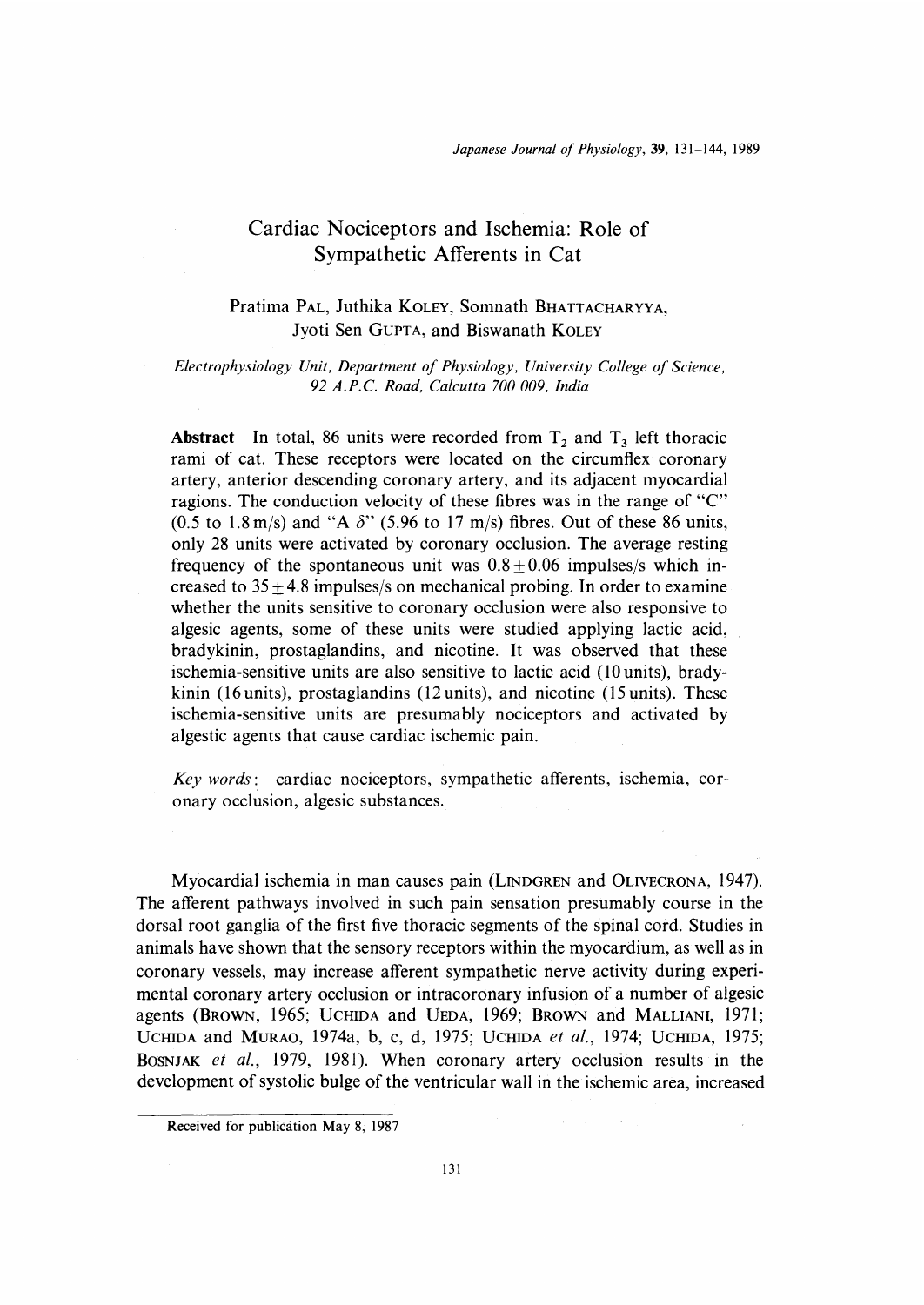activity of cardiac sympathetic afferents originating from the receptors located within the ischemic myocardium or within the coronary vessels can occur (BRowN and MALLIANI, 1971; UCHIDA et al., 1971; UCHIDA and MURAO, 1974b, c; BOSNJAK et al., 1979). Myocardial ischemia has been known to cause acidosis and an increase in H<sup>+</sup> concentration (CONN *et al.*, 1959; SCOTT *et al.*, 1970; HADDY and SCOTT, 1971; OPIE et al., 1973) as well as liberation of bradykinin and prostaglandin (STASZEWSKA-BARCZAK et al., 1976). It has been reported that some classes of prostaglandins participate in nociception and are also released from the heart within a minute of onset of hypoxia or ischemia (FURUKAWA et al., 1969; ALEXANDER et al., 1973; WENNMALM et al., 1974; BLOCK et al., 1975).

 In the present investigation an attempt has been made to elucidate the behaviour and reactivities of cardiac receptors to different algesic substances which are likely to be associated with ischemic pain in acute experimental animals.

#### METHODS AND MATERIALS

 Investigations were carried out on 45 adult cats (2.5 to 3.5 kg body weight) of either sex. These were anaesthetised with sodium pentobarbital (Nembutal, Abbott Laboratories, India), using an initial intraperitoneal dose of 35 to 40 mg/kg and with a maintenance intravenous dose of  $10 \frac{\text{mg}}{\text{kg}}$ . The trachea, femoral vein, femoral artery, and carotid artery were routinely cannulated. Blood pressure was recorded from the femoral artery cannula connected to a pressure transducer (Type 4-327-0129, Bell and Howell, CBC Division, Pasadena, U.S.A.), coupled to a Beckman RM-Dynograph (Beckman, U.S.A.).  $5\%$  glucose in saline was administered by drip into the femoral vein to maintain the normal body fluid balance. The body temperature was also monitored by a rectal thermometer and maintained within  $37-38$ °C by a heating blanket.

The chest was opened by removing the upper  $T_1$  to  $T_7$  ribs on the left side of the chest and the animal was kept under artificial respiration with a Starling Ideal Respiratory Pump (INCO, Ambala, India). The pleural membrane of the thoracic cavity was separated out carefully and extended medially without any rupture, to isolate the stellate ganglion and 1st to 5th sympathetic rami, so that a liquid paraffin pool for nerve dissection could be prepared. The left stellate ganglion and its branches were exposed carefully and a suitable length of the thoracic sympathetic rami were cleaned from the surrounding connective tissues under a stereoscopic dissecting microscope (Vickers Instruments, England). Afferent activity was recorded sequentially from the 4th to the 1st thoracic rami. Peripheral cut end of each rami  $(T_4 - T_1)$  was placed on a black ebonite dissecting plate immersed in a warm paraffin pool. A small length of the nerve was desheathed and split into fine filaments under a stereoscopic dissecting microscope. A fine filament was placed on a pair of silver-silver chloride recording electrodes. Activity was displayed on a dualbeam oscilloscope (Model 5112, Tektronix Inc., Beaverton, U.S.A.) after initial amplification through a differential preamplifier (AM 502, Tektronix Inc.). The

Japanese Journal of Physiology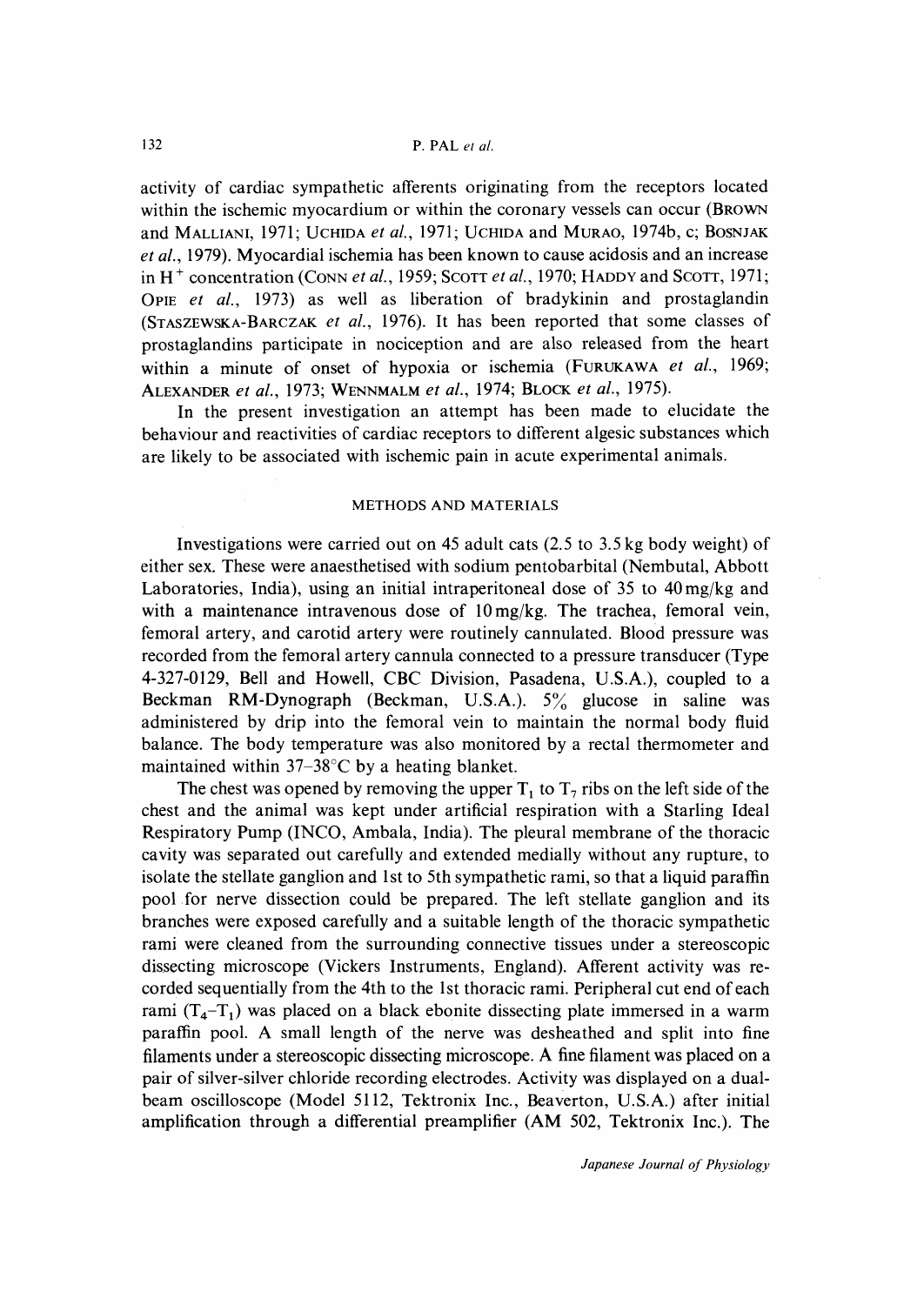output of the amplifier was led to an audio-amplifier for sound monitoring and a parallel connection was made with a 4 FM tape recorder (Racal-Thermionic Ltd., Southampton, England); later the recorded activity was played back to a storage oscilloscope (Model 5113, Tektronix Inc., Beaverton, U.S.A.) for further analysis and photography.

 The situation of the receptor sites were located by probing the epicardium of the heart. Receptor locations were subsequently confirmed after sacrificing the animals. The conduction velocities of these fibres were measured by the peripheral stimulation technique (IGGO, 1958). The receptor site was stimulated by a square wave monophasic pulse (7 to 10 V, 1 ms,  $0.2-1$  Hz) delivered from a stimulator (Grass S48, Grass Instrument Co., Quincy, U.S.A.) via an isolation unit (SIU 5 Grass Instrument Co. U.S.A.). To study cardiac receptors during ischemia, coronary occlusion was performed. The pericardium was removed and the coronary arteries were exposed along its length (2 to 3 mm) from the surrounding tissues. Occlusion of the coronary vessels was done mainly in circumflex, proximal part of the anterior descending branches of the coronary arteries by means of a fine snare around the vessels. While placing the snare around the arteries initially there might be some mechanical irritation but we had to wait until such afferent activities due to irritation subsided. Drugs were infused intravenously or intraarterially. For the intraarterial injections, a polythene catheter with a 1 mm bore was introduced through the left common carotid artery down to the origin of the ascending aorta, keeping its tip near the coronary orifice. The tip position was always verified by injecting a dye (methylene blue) immediately after sacrificing the animals. Furthermore, with this technique blood flow to the coronary vessels remained undisturbed. Local application of the drugs was performed by placing a small piece of blotting paper soaked with different concentrations of the drugs.

 Drugs used. Lactic acid and bradykinin triacetate (Sigma Chemical Co., Milwaukee, U.S.A.),  $PGE_2$  and  $PGF_{2\alpha}$  (Upjohn Co., Kalamazoo, U.S.A.), nicotine and acetylcholine (BDH, England).

#### RESULTS

Action potentials were recorded from the  $T_2$  and  $T_3$  left thoracic rami. Eightysix units were identified in the region of the left coronary artery and its adjacent myocardium. These units had both spontaneous (58 units) and nonspontaneous (28 units) activities and were localised by gentle mechanical probing with a fine blunt glass probe (diameter, 0.4-0.6 mm). Units were located at different regions of the left coronary arteries: on the circumflex coronary artery and its adjacent myocardial regions (36 units); in the anterior descending coronary artery and its adjacent myocardial region (50 units). The average resting frequency of the spontaneous units was  $0.8 + 0.06$  impulses/s and increased to  $35 \pm 4.8$  impulses/s on mechanical probing (Fig. 1). Out of the 86 units, 52 were slowly adapting in nature (Fig. 2). Twelve out of the 86 units had 1 to 4 punctate receptive sites, which were generally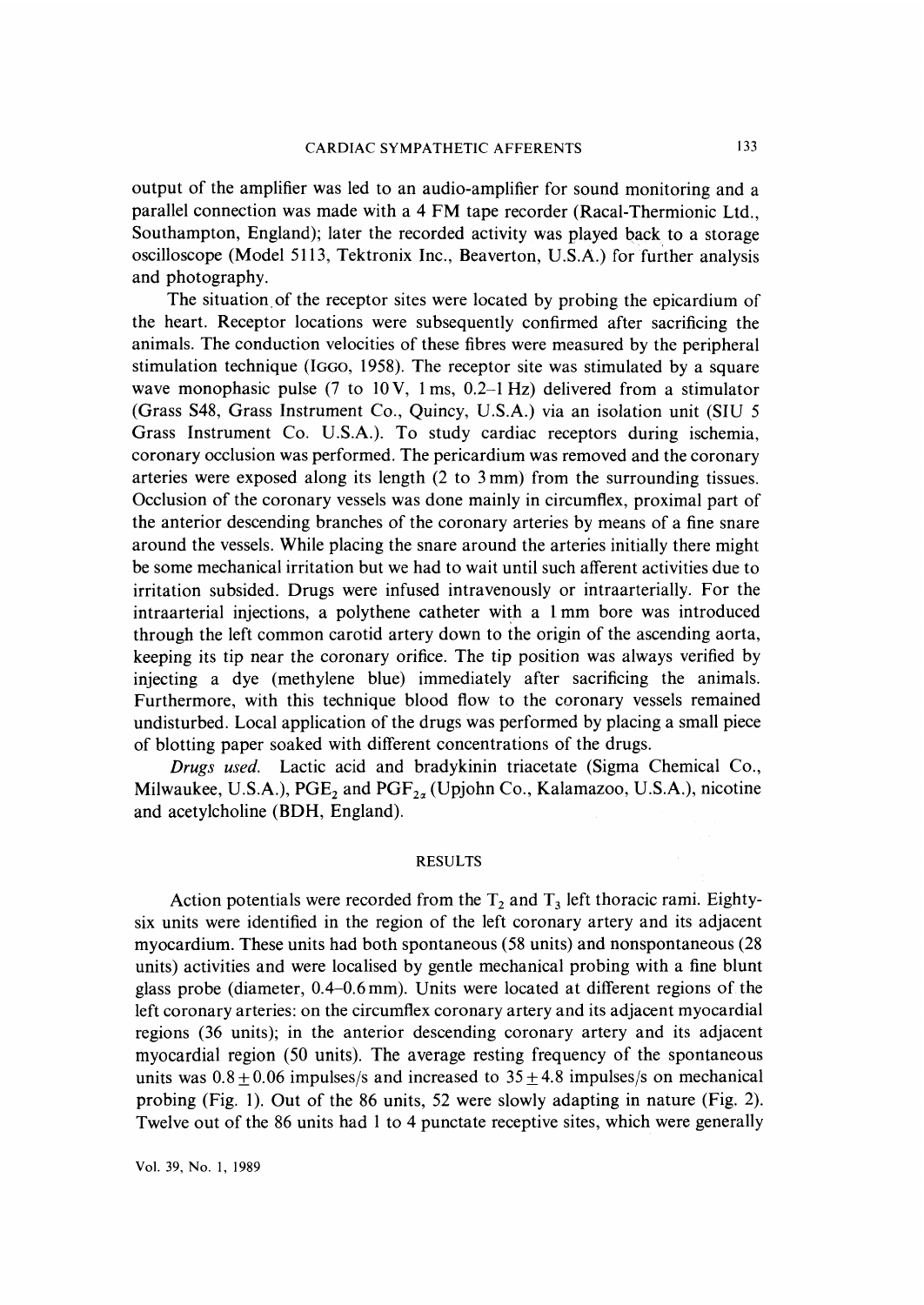

Fig. 1. Diagrammatic representation of distribution of spontaneous (filled circle) and nonspontaneous (open circle) receptors of cat's heart (right panel). The left panel shows the evoked action potential of one spontaneous unit (upper) and arterial blood-pressure (lower) to mechanical probing. The arrow indicates the point of stimulation applied. RV, right ventricle; LV, left ventricle; LCB, left circumflex branch; AD, anterior descending; ADB, anterior descending branch; LC, left circumflex.



Fig. 2. The activity recorded from afferent sympathetic fibre with the receptive field located in the anterior descending branch of the coronary artery of cat. The upper tracing shows the slowly adapting nature of the spontaneous unit as the ehanced activity persisted as long as the mechanical probing (indicated by the bar) was maintained; the lower tracing is the systemic blood pressure.

situated at the branching points of the fine blood vessels of the circumflex and anterior descending branches of coronary arteries. The conduction velocities of the fibres were in the range of 5.96 to 17 m/s and 0.5 to 1.8 m/s (Fig. 8). After locating, all the 86 units were tried with coronary occlusion. Only 28 units were excited during coronary occlusion. These units were also studied with lactic acid, bradykinin, prostaglandins, and nicotine in order to examine whether receptors sensitive to coronary occlusion (ischemia) are also responsive to such algesic agents.

#### Response of receptors to coronary artery occlusion

Twenty-eight units responded to occlusion of the anterior descending coronary

Japanese Journal of Physiology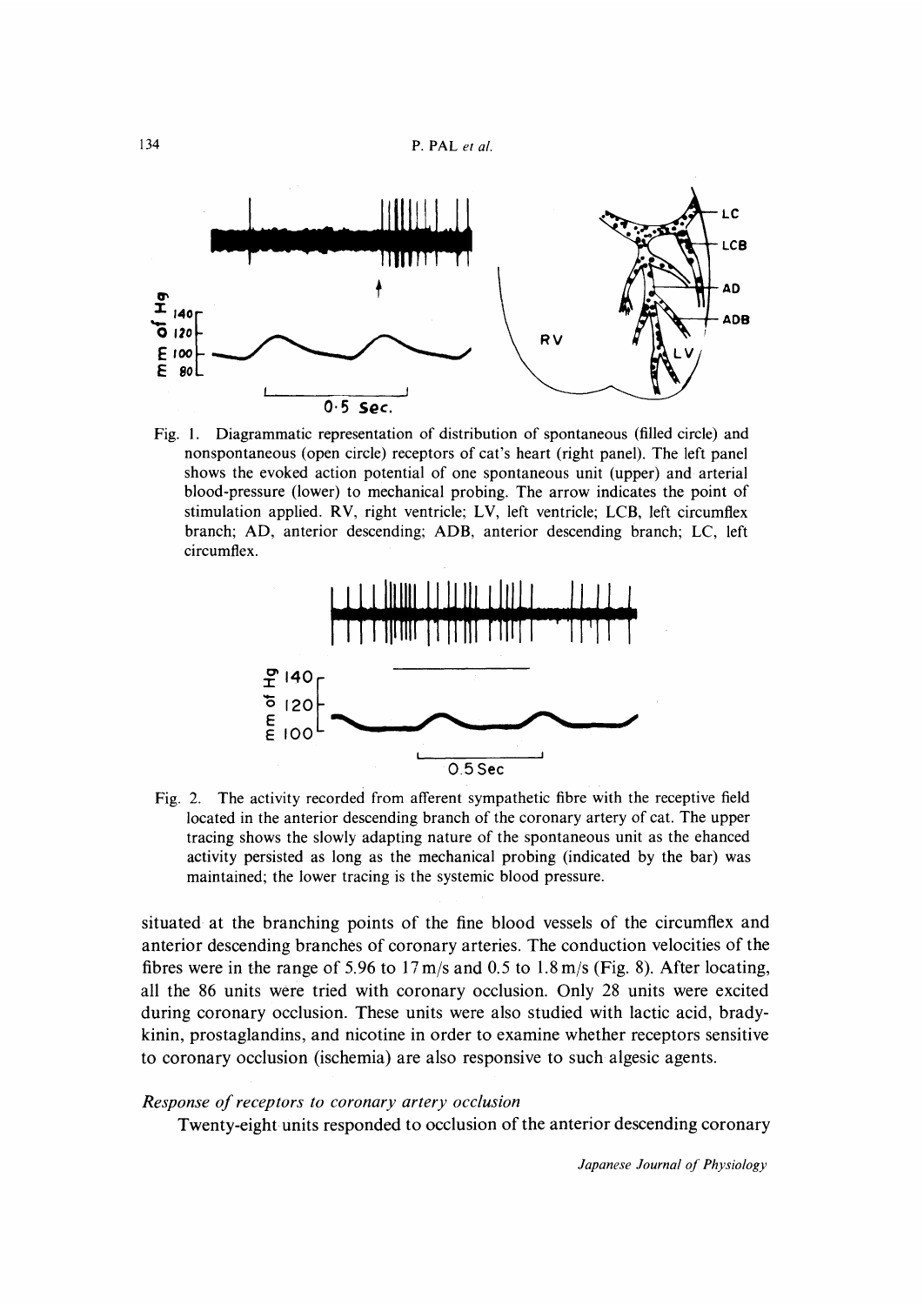

Fig. 3. Response pattern (left panel) of one spontaneous unit to occlusion of descending coronary artery. In left upper panel (A), arrow indicates initiation of coronary occlusion which is continued in the lower panel (B). Within the panels (A and B) the upper tracing shows the discharge pattern and lower tracing shows the arterial pressure. The right panel shows the location of conronary artery occlusion with snare in the heart. NA, neural activity; LC, left circumflex; AD, anterior descending; LAD, left anterior descending branch; LCB, left circumflex branch.

artery (20 units) and circumflex coronary artery (8 units). On occluding the coronary artery, an increased rate of firing was observed. The endings were not pressure dependent as no excitation of the fibres was observed after raising the coronary vascular pressure manually by occluding the descending aorta. The average discharge rate of these spontaneous units was  $1.3 \pm 0.4$  impulses/s. For a period of 10 to 15s of coronary occlusion, the spike rate increased to  $8+1.8$ impulses/s ( $p < 0.001$ ) and such enhanced discharge rate persisted for 30s and occasionally 2 min even after releasing the occulsion (Fig. 3). However, no proper correlation was observed between the duration of the occlusion and the duration of this increased activity. The conduction velocity of these fibres ranged from 5.96 to 17.0 m/s and 0.5 to 1.8 m/s (Table 1). To determine whether these units are nociceptors in nature, algesic agents such as lactic acid, bradykinin, prostaglandins, and nicotine were applied.

#### Response of receptors to lactic acid

 Ten out of 12 fibres which were responsive to coronary occulsion were activated when lactic acid was applied locally or intraarterially (Fig. 4). The frequency of their discharge was dependent on the concentration of the lactic acid applied. The "C" fibre afferents were stimulated with lactic acid applied both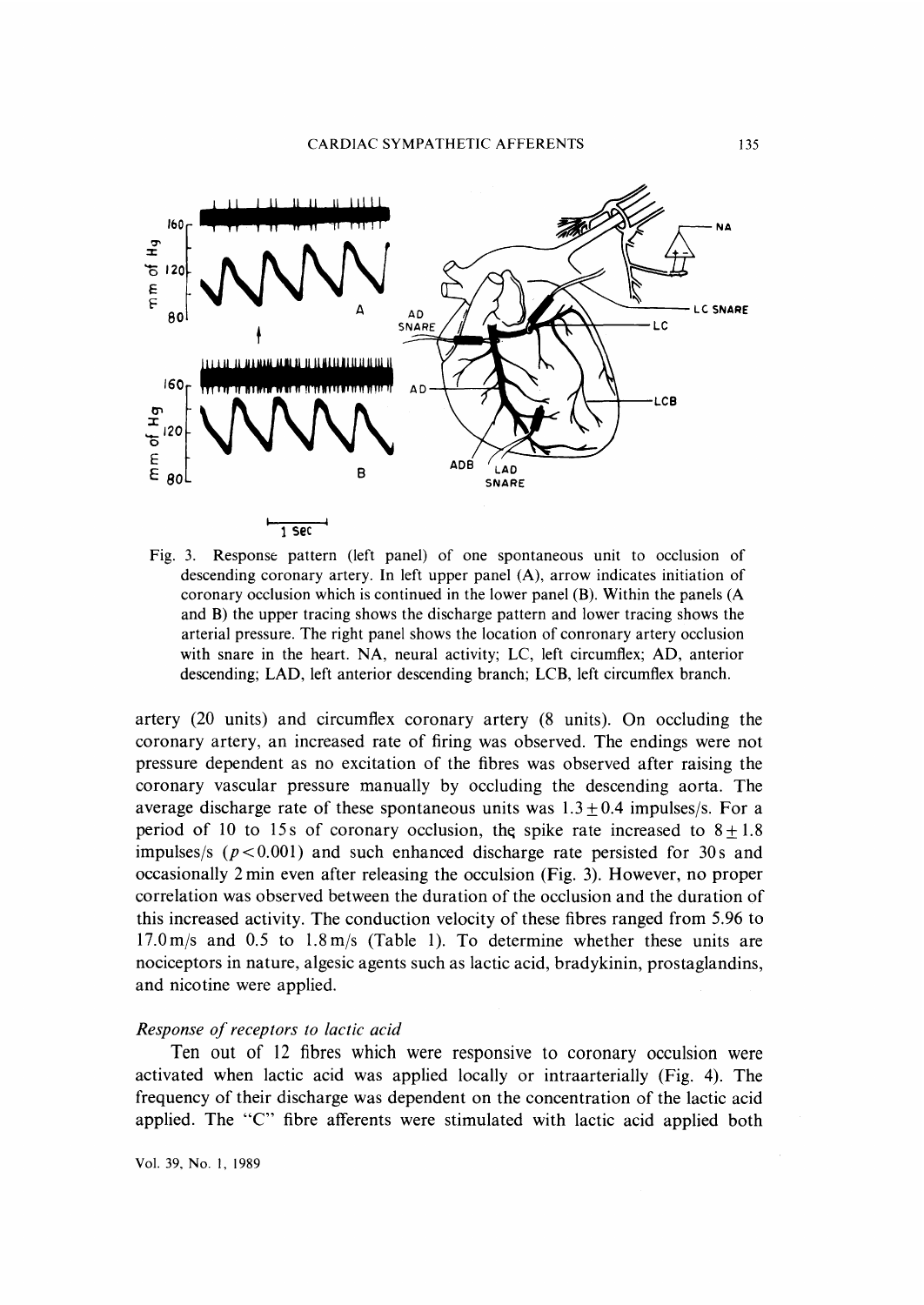136 **P. PAL** et al.



Fig. 4. The response pattern of one spontaneous coronary occlusion-sensitive receptor to intraarterial application of  $20 \mu g/kg$  lactic acid. Upper panel: the resting discharge. Middle and lower panels: increased discharge rate after 20s and 2 min of drug administration, respectively. Within the panels, upper tracing shows the discharge pattern and lower tracing shows the arterial blood pressure.

locally (10-70  $\mu$ g/ml) and intraarterially (10-20  $\mu$ g/kg) whereas the "A $\delta$ " fibres were excited with much higher concentration of lactic acid applied both locally (500  $\mu$ g/ml) and intraarterially (40 to 100  $\mu$ g/kg). The average resting discharge rate of the 10 spontaneous units was  $1.5 \pm 0.3$  impulses/s which was increased (maximum) to  $7.8 \pm 1.2$  impulses ( $p < 0.001$ ) with lactic acid. Out of 10 units, 4 were "A $\delta$ " fibres (6.5 to 15 m/s) and 6 were "C" fibres (0.92 to 1.7 m/s) (Table 1).

#### Response of receptors to bradykinin

 Sixteen out of 19 units which responded to coronary occlusion were activated by application of bradykinin. The dose range depends on the route of drug administration. The receptors were activated with bradykinin both locally (100 ng/ml) and intraarterially (400 ng/kg). A higher dose (0.5 to  $10 \mu g/kg$ ) was required when given intravenously. Upon intravenous administration of bradykinin (a bolus of 5 to 10  $\mu$ g), the spontaneous discharge rate (7  $\pm$  1.4 impulses/s) increased to  $28 \pm 3.1$  impulses/s ( $p < 0.001$ ), even though systemic pressure dropped (Fig. 5). The conduction velocity of these fibres ranged from 5.96 to 15.30 m/s (10 units) and 0.5 to 1.6 m/s (6 units) (Table 1).

#### Response of receptors to prostaglandin

 Twelve out of 16 units which responded to coronary occlusion were activated by prostaglandins  $E_2$  and  $F_{2\alpha}$ : 7 units responded to PGF<sub>2a</sub>, either applied locally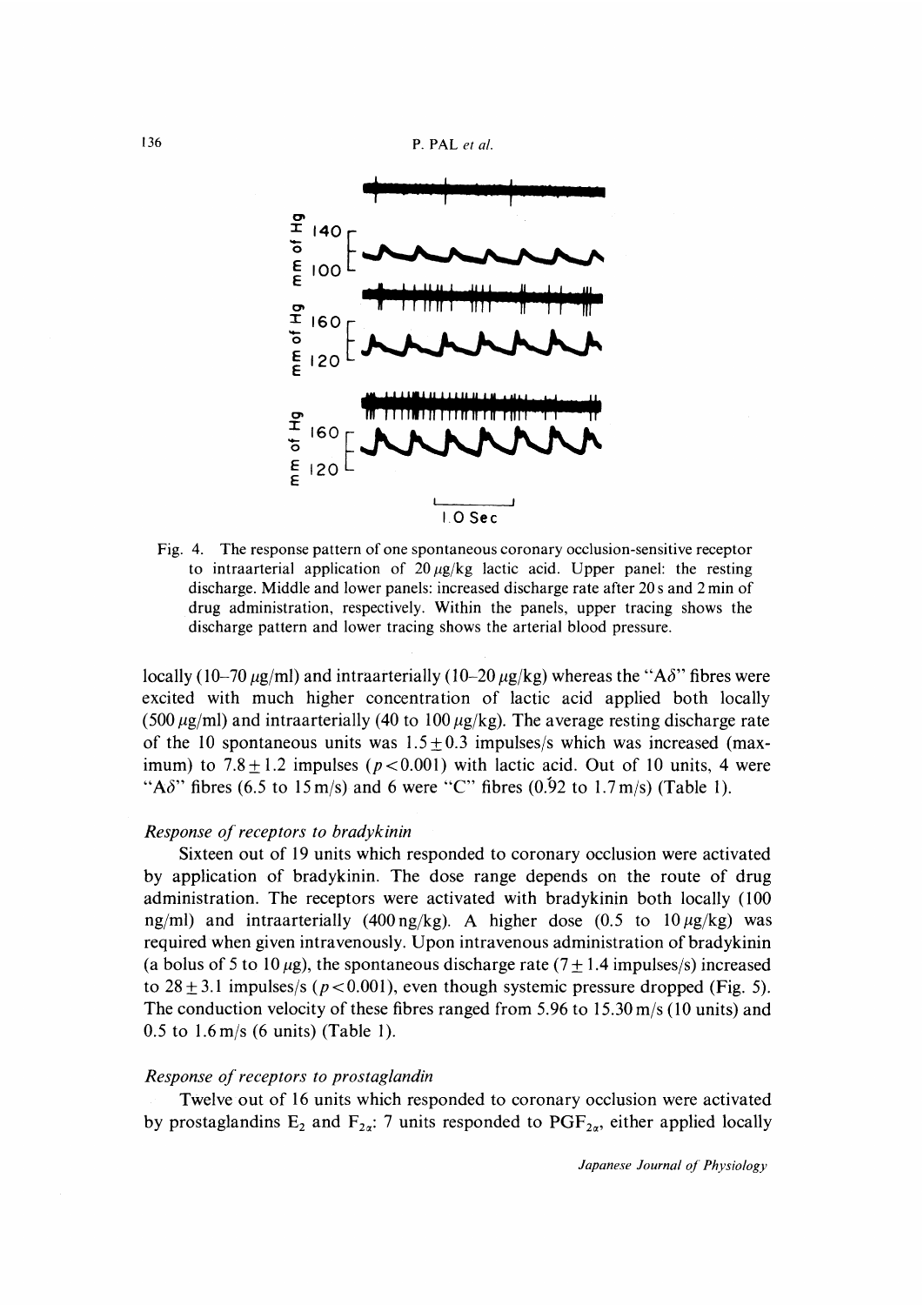## CARDIAC SYMPATHETIC AFFERENTS

| Table 1. Substances applied and number of coronary<br>receptors that responded |
|--------------------------------------------------------------------------------|
|                                                                                |

| <b>Substances</b>                         | Dose levels                                                                        | No. of<br>units<br>studied | No. of<br>units that<br>responded | Spon-<br>taneous<br>units | Nonspon-<br>taneous<br>units | Conduction<br>velocity<br>range $(m/s)$ |
|-------------------------------------------|------------------------------------------------------------------------------------|----------------------------|-----------------------------------|---------------------------|------------------------------|-----------------------------------------|
| Lactic acid                               | 10–70 ( $\mu$ g/ml, local)<br>10–20 $(\mu$ g/kg, i.a.)<br>500 ( $\mu$ g/ml, local) | 12                         | 10                                | 10                        |                              | $0.92 - 1.7$                            |
|                                           | 40–100 ( $\mu$ g/kg, i.a.)                                                         |                            |                                   |                           |                              | $6.5 - 15$                              |
| <b>Bradykinin</b>                         | $100-400(ng/ml, local)$<br>400 $(ng/kg, i.a.)$                                     | 19                         | 16                                | 12                        | 4                            | $0.5 - 1.6$                             |
|                                           | 0.5–10 $(\mu g/kg, i.v.)$                                                          |                            |                                   |                           |                              | 5.96-15.30                              |
| $PGF_{2a}$                                | 5 (ng/ml, local)<br>5–10 $(\mu g/kg, i.v.)$                                        | 8                          | $\overline{7}$                    | 5                         | $\overline{2}$               | $0.7 - 1.8$<br>$7.6 - 13.3$             |
| PGE,                                      | 5 (ng/ml, local)<br>5–10 $(\mu$ g/kg, i.v.)                                        | 8                          | 5                                 | 3                         | $\overline{c}$               | $7.3 - 11.5$                            |
| Nicotine                                  | 10-20 ( $\mu$ g/kg, i.a.<br>and $i.v.$ )                                           | 19                         | 15                                | 12                        | 3                            | $0.7 - 1.3$<br>$8.9 - 17.0$             |
| Acetylcholine 250-500 ( $\mu$ g/kg, i.v.) |                                                                                    | 7                          | 5                                 | 4                         | 1                            | $0.9 - 12.2$                            |

╨╨ пи  $\tilde{\mathbf{r}}$ 150 ITT  $\frac{1}{2}$   $\frac{1}{2}$   $\frac{1}{2}$   $\frac{1}{2}$   $\frac{1}{2}$   $\frac{1}{2}$   $\frac{1}{2}$   $\frac{1}{2}$   $\frac{1}{2}$   $\frac{1}{2}$   $\frac{1}{2}$   $\frac{1}{2}$   $\frac{1}{2}$   $\frac{1}{2}$   $\frac{1}{2}$   $\frac{1}{2}$   $\frac{1}{2}$   $\frac{1}{2}$   $\frac{1}{2}$   $\frac{1}{2}$   $\frac{1}{2}$   $\frac{1}{2}$ 



Fig. 5. The response pattern of one spontaneous coronary occlusion-responsive receptor (upper tracing) and blood pressure (lower tracing) before (upper panel) and after (lower panel) intravenous administration of bradykinin  $(5 \mu g/kg)$ .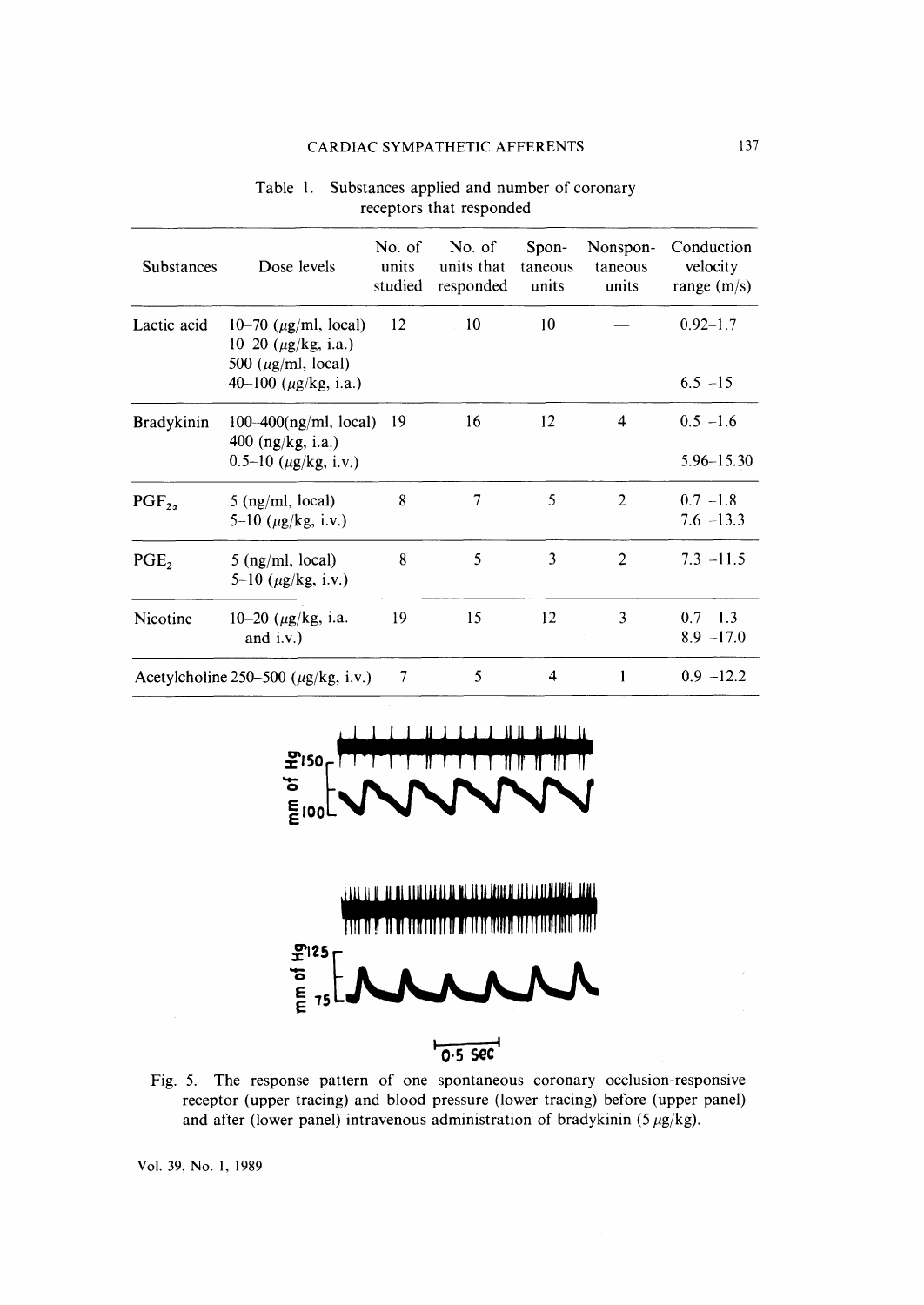



Fig. 6. Response pattern of one coronary occlusion-sensitive unit to PGE<sub>2</sub> (5  $\mu$ g/kg, i.v.). The upper panel shows the resting discharge pattern of the unit and lower panel shows the increased rate after  $40s$  of  $PGE_2$  application (i.v.). Within the panels, upper tracing shows the unit activity and lower tracing, the systemic blood pressure.

(5 ng/ml) or intravenously (5 to  $10 \mu g/kg$ ); 5 out of these 7 fibres had conduction velocity ranging from 7.6 to 13.3 m/s and the other 2 had conduction velocities 0.7 and 1.8 m/s.

Prostaglandin  $E_2$ , with the same local or intravenous dose levels as that of  $PGF_{2a}$ , stimulated the remaining 5 units. The response evoked after drug application persisted for a considerable period of time. The response pattern of one spontaneous receptor to  $PGE_2$  is shown in Fig. 6. The resting discharge rate  $(0.7 + 0.06$  impulses/s) was increased to  $8 \pm 2.0$  impulses/s ( $p < 0.01$ ). The conduction velocity of the fibres was within 7.3 to 11.5 m/s (Table 1).

#### Response of receptors to nicotine

 Fifteen out of 19 units which responded to coronary occlusion, responded with nicotine (10 to  $20 \mu g/kg$ ) intravenously. Nicotine excited both spontaneous and nonspontaneous receptors. When the drug was administered intravenously, the discharge rate  $(1.8 \pm 0.7 \text{ impulses/s})$  increased  $(11.5 \pm 2.1 \text{ impulses/s}, p < 0.001)$  with the rise of systemic blood pressure. A typical response pattern is shown in Fig. 7. The nonspontaneous units were less adaptive than the spontaneous ones. Occasionally, nonspontaneous units became spontaneous following nicotine administration and such activity was maintained for a fairly long period of time. The conduction velocities of ten fibres were in the range of 8.9 to 17 m/s and the other five fibres were  $0.7$  to  $1.3$  m/s (Table 1).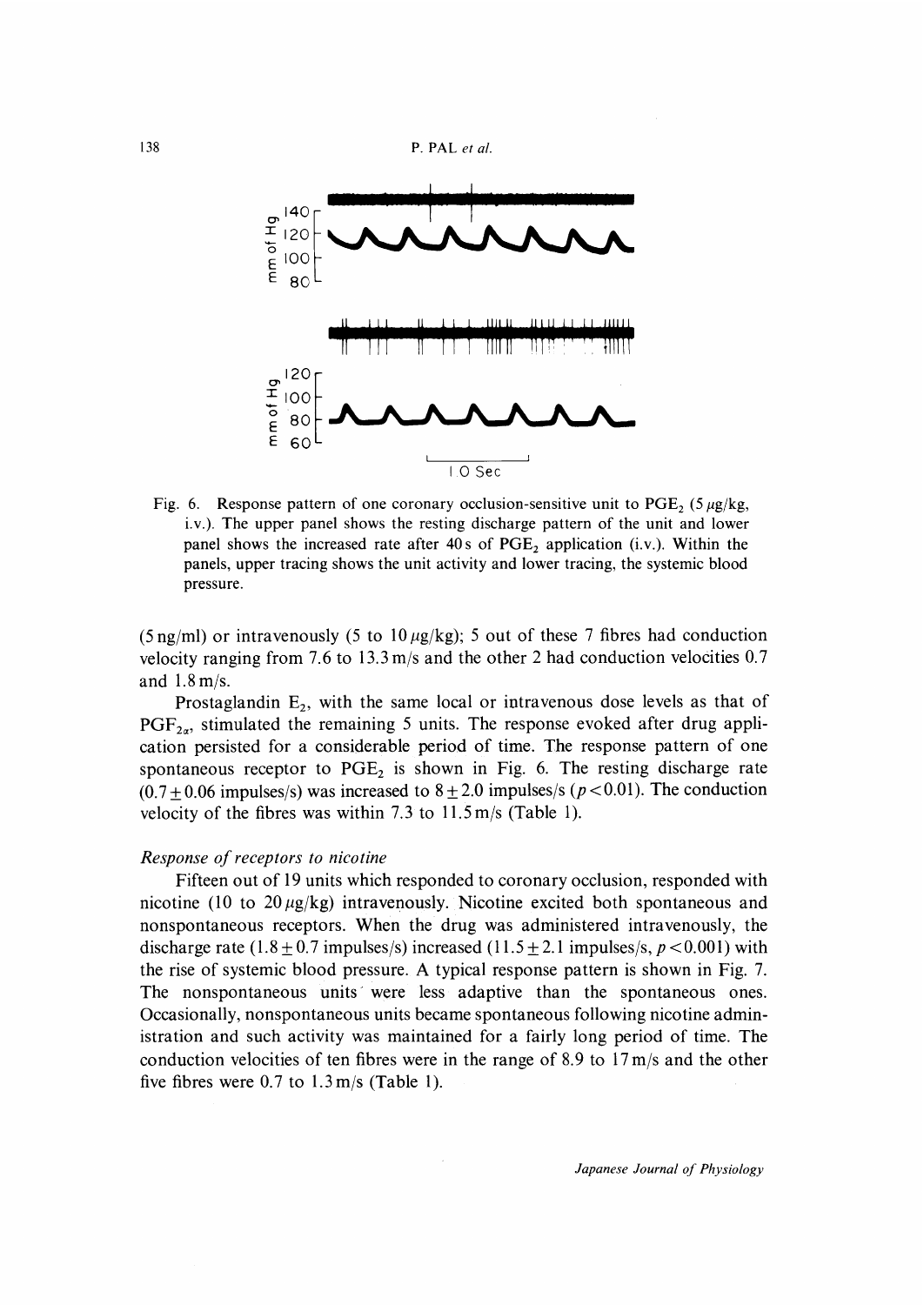

Fig. 7. The discharge pattern of one spontaneous coronary, occlusion-sensitive unit before and after the application of nicotine (10  $\mu$ g/kg, i.a.). The top panel shows the normal spontaneous activity of the unit while the middle and lower panels are 15 and 30s after nicotine application, respectively. Within the panels, upper tracing shows the unit activity and lower tracing, the systemc blood pressure.



Fig. 8. Frequency histogram of conduction velocity from 18 coronary occlusionsensitive single units recorded from  $T_2$  and  $T_3$  sympathetic rami of cate.

## Response of receptors to acetylcholine

 Five receptors located near the wall of the coronary vessel were excited by acetylcholine (250 to 500  $\mu$ g/kg, i.v.). Along with the increase of afferent activity there was fall of systemic blood pressure and heart rate. After administration of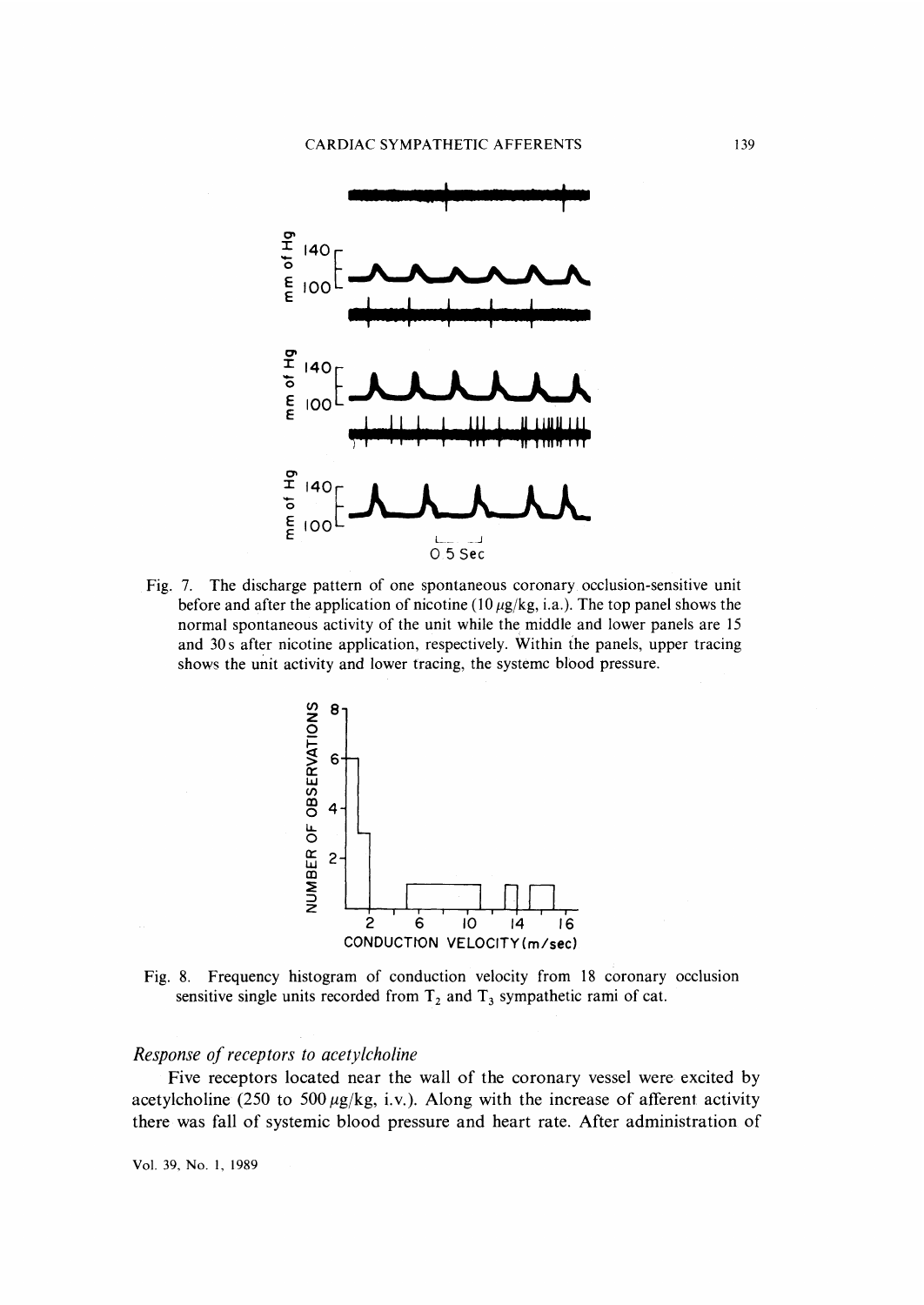acetylcholine, the discharge rate  $(3 \pm 1.1 \text{ impulses/s})$  increased to  $9.1 \pm 1 \text{ impulses/s}$  $(p<0.01)$ . The conduction velocity of these fibres ranged from 0.9 to 12.2 m/s (Table 1).

### DISCUSSION

Cardiac sympathetic afferent axons in the left  $T_2$  and  $T_3$  rami arise from receptors distributed over the circumflex and anterior descending coronary arteries. These receptors can respond to both mechanical and chemical stimuli (MALLIANI et al., 1969; BROWN and MALLIANI, 1971; UCHIDA and MURAO, 1974a, b, c, d, 1975; KoLEY et al., 1979, 1980). The afferents which can be excited by various chemicals have "A $\delta$ " and "C" axons (Fig. 4 to Fig. 7). The present study has confirmed that receptors which respond to chemical can also respond to mechanical changes indicating their polymodal behaviour.

 Myocardial ischemia and hypoxia are associated with pain (SUTTON and LUETH, 1930; BURCH and DEPASQUALE, 1962; GUZMAN et al., 1962) and are accompanied by accumulation of lactic acid (UCHIDA and MURAO, 1975), bradykinin and prostaglandins (KIMURA et al., 1973; UCHIDA and MURAO, 1974d; STASZEWSKA-BARCZAK et al., 1976; NISHI et al., 1977; BAKER et al., 1980; LOMBARDI et al., 1981; KOLEY et al., 1985). Earlier it had been suggested by LINDGREN and OLIVECRONA (1947) as well as WHITE and BLARD (1948) that sympathetic afferents participate in transmitting impulses leading to cardiac pain in man.

 In experimental animals too it has been shown that afferent axons in cardiac sympathetic nerves are activated by acute myocardial ischemia produced by coronary occlusion. It has been postulated that such afferent activity might initiate the pseudo-affective reaction associated with angina (SUTTON and LUETH, 1930; WHITE and BLARD, 1948; WHITE, 1957; BROWN, 1967; BROWN and MALLIANI, 1971; UCHIDA and MURAO, 1974b; BOSNJAK et al., 1979, 1981). The present investigation supports the idea that the cat's cardiac sympathetic afferents of both the " $A\delta$ " and "C" types responded to coronary occlusion and also to algesic drugs . This suggests that the cause of excitation of these receptors could be oxygen deficiency (hypoxia) and/or changes of the chemical environment of the cardiac muscle. GUZMAN et al. (1962) and UCHIDA and MURAo (1975) have demonstrated that intracoronary injection of lactic acid can elicit a pseudo-affective response in lightly anaesthetised dogs. Similar pseudo-affective response in lightly anaesthetised cat was reported by KOLEY *et al.* (1987, 1988). The present study corroborates that lactic acid can excite cardiac afferent receptors in anaesthetised cats, and that lactic acid activates receptors with both "A $\delta$ " and "C" afferents. However, excitation of "A $\delta$ " fibres required a higher concentration of lactic acid than did that of "C" fibres. The threshold concentration of lactic acid required for "A $\delta$ " fibres was 500  $\mu$ g/ml applied locally and 40 to  $100 \mu g/kg$  intraarterially. During myocardial ischemia, myocardial lactic acid concentration increases from a control value of  $500 \mu g/g$  to 1.6 mg/g of tissue (CONN et al., 1959). Thus the amount of lactate administered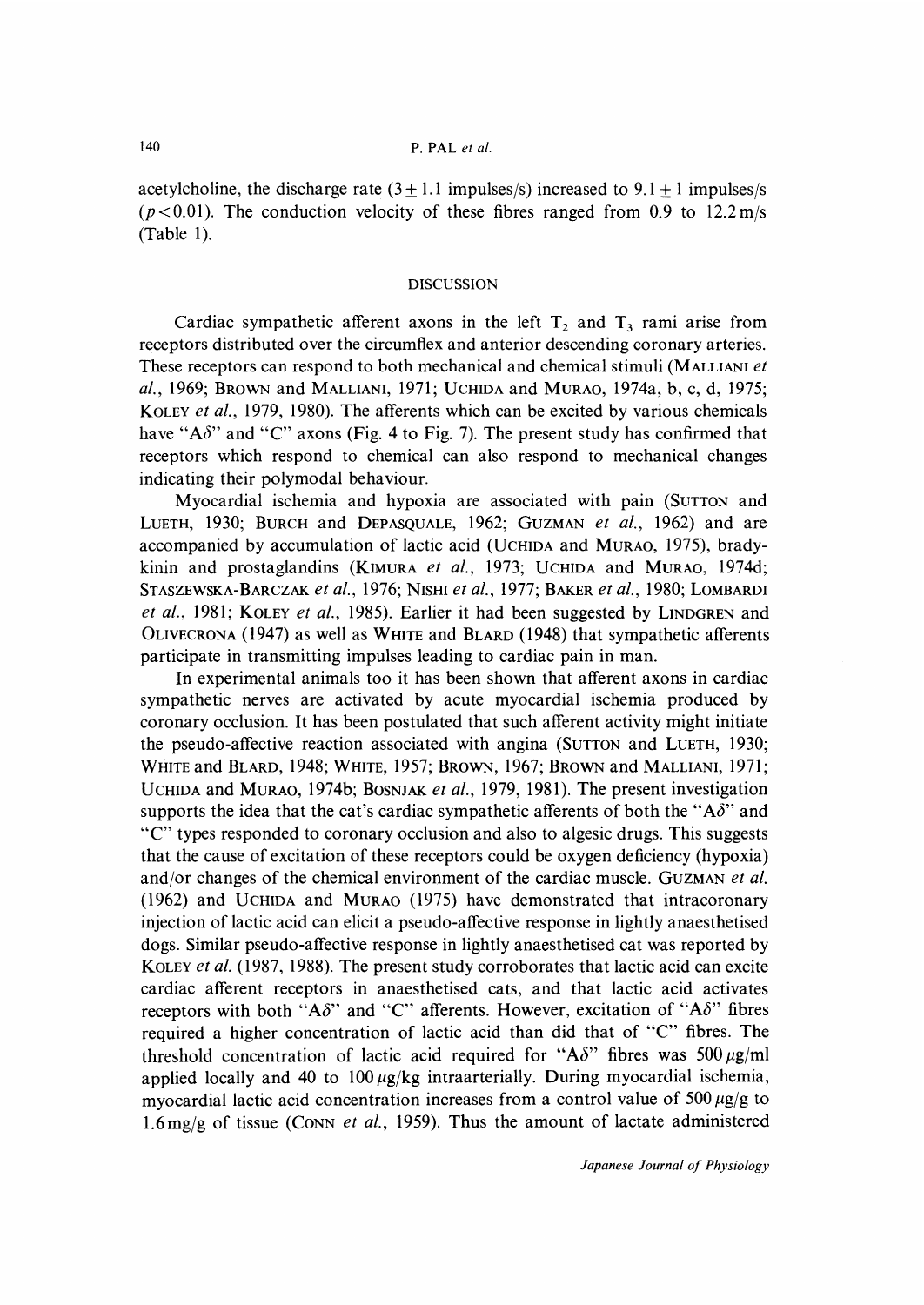locally or intraarterially may add to that produced endogenously and thus achieve the threshold level for excitation of sensory nerve endings.

 In this study bradykinin has been found to markedly increase the activity of all spontaneously active receptors with unmyelinated ("C") and myelinated (" $A\delta$ ") afferents. This is in agreement with the findings of other workers (BRowN, 1967; BROWN and MALLIANI, 1971; MALLIANI et al., 1973; UCHIDA and MURAO, 1974c; CASATI et al., 1979). GUZMAN et al. (1964) reported that aspirin antagonised the pain induced by bradykinin and attributed this to the competitive occupation of the pain receptors by aspirin at chemosensitive sites. However, the role of aspirin as an inhibitor of prostaglandin biosynthesis (FERREIRA et al., 1971; SMITH and WILLIS, 1971; VANE, 1971) together with the reported ability of prostaglandins to sensitize the pain receptors (FERREIRA et al., 1973) suggest that prostaglandins may be the causative factors evoked by bradykinin. Indeed, the present study shows that  $PGE_2$ and PGF<sub>2x</sub> alone are capable of exciting both "A $\delta$ " and "C" fibres. This is consistent with the findings of STASZEWSKA-BARCZAK et al. (1976), that bradykinin and prostaglandins might be the natural chemical stimuli in exciting the sensory receptors for signalling pain during ischemia. Nicotine has been found to stimulate cardiac sympathetic afferents in cats. Earlier, SLEIGHT and WIDDICOMBE (1965) had demonstrated the effect of nicotine on vagal unmyellinated afferents in the epicardium of cats. WENNMALM and JUNSTAD (1976) have shown that nicotine initiates the release of prostaglangins in the cardiac muscle of rabbit. Therefore, it is possible that the nicotine activates the cardiac nociceptor through prostaglandins. However, the effect of aspirin on such response has not been checked in the present investigation. Besides bradykinin, prostaglandins, nicotine, and lactic acid, acetylcholine has also been found to activate receptors with "A $\delta$ " and "C" fibres. NISHI *et* al. (1977) reported that the afferent fibres in the cardiac sympathetic nerve of cat could be excited after an intravenous infusion of acetylcholine. HADHAZY et al. (1973) and JUNSTAD and WENNMALM (1974) have reported that acetylcholine leads to the release of  $PGE<sub>2</sub>$  in the cardiac tissues.

 The present studies have thus shown clearly that cardiac nociceptors are polymodal in nature and that they are activated by ischemia and algesic agents. The cause of anginal pain is the excitation of the cardiac sympathetic nociceptors during ischemia that alters the chemical environment of its surroundings through liberation of lactic acid, bradykinin, and prostaglandins.

We gratefully acknowledge the financial assistance of UGC, ICMR, and CSIR for successful completion of this research project.

#### REFERENCES

ALEXANDER, R. W., KENT, K. M., PISANO, J. J., KEISER, H. R., and COOPER, T. (1973) Regulation of canine coronary blood flow by endogenous synthesized prostaglandins. Circulation (Suppl. IV), 47.48: 107.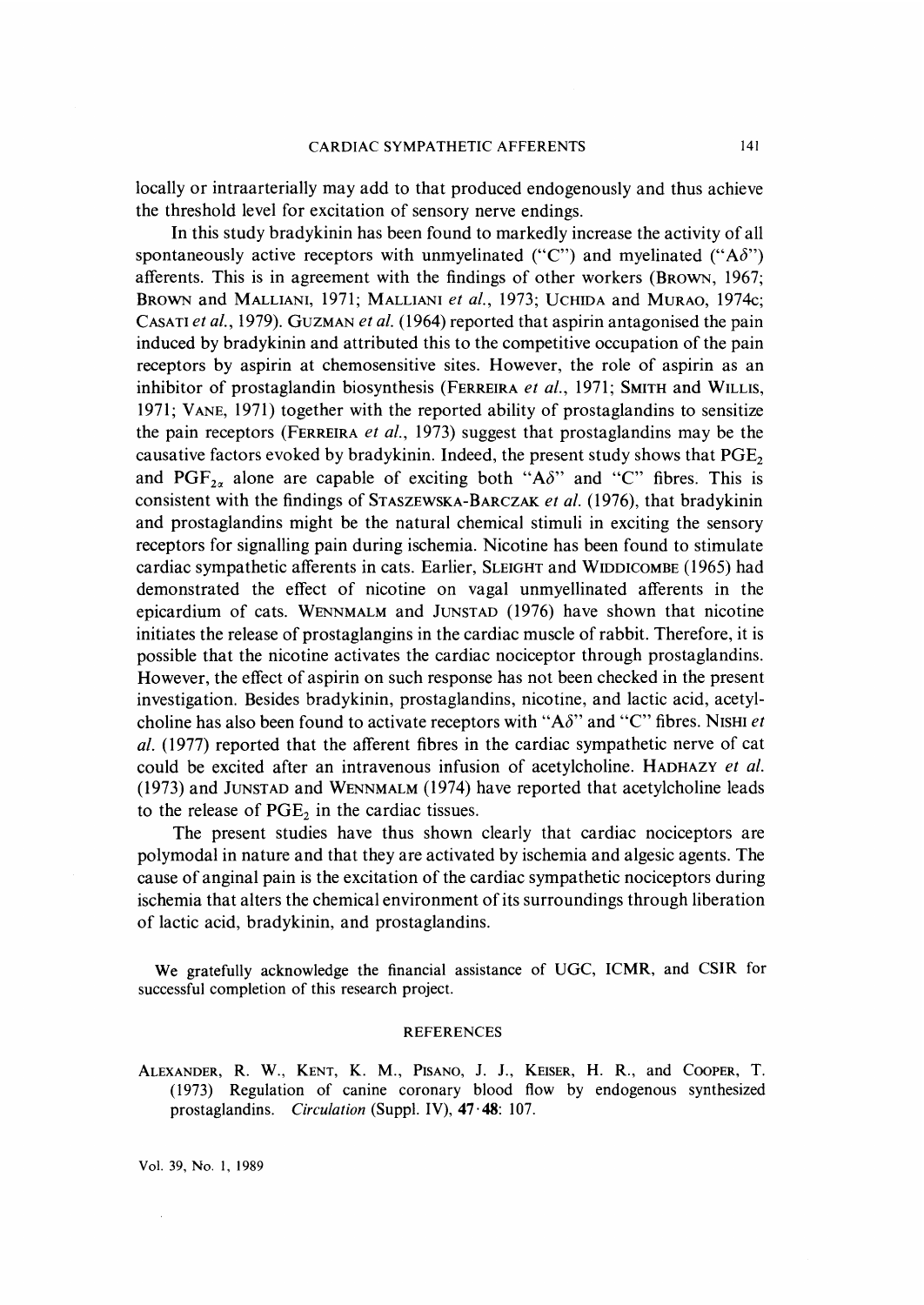- BAKER, D. G., COLERIDGE, H. M., COLERIDGE, J. C. G., and NERURUM, T. (1980) Search for a cardiac nociceptor : Stimulation by bradykinin of sympathetic afferent nerve endings in the heart of the cat.  $J. Physiol. (London.), 306: 519-536.$
- BLOCK, A. R., FEINBERG, H., HERBACZYNSKA, K.C., and VANE, J. R. (1975) Anoxia induced release of prostaglandings in rabbit isolated hearts. Circ. Res., 36: 34-42.
- BOSNJAK, Z. J., BAMRAH, V. S., SEAGARD, J. L., and KAMPINE, J. P. (1981) Excitation of afferent cardiac sympathetic nerves is modulated by nitroglycerin. Proc. Soc. Exp. Biol. Med., 166: 398-404.
- BOSNJAK, Z. J., ZUPERKU, E. J., COON, R. L., and KAMPINE, J. P. (1979) Acute coronary artery occlusion and cardiac sympathetic afferent nerve activity. Proc. Soc. Exp. Biol. Med., 1**61**: 142-148.
- BROWN, A. M. (1965) Mechanoreceptors in or near the coronary arteries. J. Physiol. (Lond.), 177: 203-214.
- BROWN, A. M. (1967) Excitation of afferent cardiac sympathetic nerve fibres during myocardial ischemia. J. Physiol. (Lond.), 190: 35-53.
- BROWN, A. M. and MALLIANI, A. (1971) Spinal sympathetic reflexes initiated by coronary receptors. J. Physiol. (Lond.), 212: 685-707.
- BURCH, G. E. and DEPASQUALE, P. (1962) Bradykinin, digital blood flow and the arteriovenous anastomosis. Circ. Res., 10: 105-115.
- CASATI, R., LoMBARDI, F., and MALLIANI, A. (1979) Afferent sympathetic unmyelinated fibres with left ventricular endings in cats. J. Physiol. (Lond.), 292: 135-148.
- CoNN, H. L., Jr., WooD, J. C., and MoRALES, G. S. (1959) Rate of change in myocardial glycogen and lactic acid following onset of coronary occlusion. Circ. Res., 7: 721-729.
- FERREIRA, S. H., MoNCADA, S., and VANE, J. R. (1971) Indomethacin and aspirin abolish prostaglandin release from the spleen. Nature, 231: 237-239.
- FERREIRA, S. H., MoNCADA, S., and VANE, J. R. (1973) Prostaglandins and the mechanism of analgesic produced by aspirin-like drugs. Br. J. Pharmacol., 49: 86-97.
- FURUKAWA, S., HASHIMOTO, K., HAYAKAMA, H., USHIYAMA, S., KIMURA, E., MIYANAGA, Y., and KIMURA, Y. (1969) Changes in bradykinogen, bradykinin and bradykinase after experimental artery ligation of coronary artery. *Jpn. Circ. J.*, 33: 866–871.
- GUZMAN, F., BRAUN, C., and LIM, R. K. S. (1962) Visceral pain an pseudo-affective reaction to intraarterial injection of bradykinin and other algesic agents. Arch. Int. Pharmacodyn. Ther., 136: 353-384.
- GUZMAN, F., BRAUN, C., LIM, R. K. S., POTTER, G. D., and RODGERS, D. W. (1964) Narcotics and non-narcotics analgesic which block visceral pain evoked by intraarterial injection of bradykinin and other algesic agents. Arch. Int. Pharmacodyn. Ther.,149: 571-588.
- HADDY, F. and SCOTT, J. (1971) Bioassay and other evidence for participation of chemical factors in the regulation of blood flow. Circ. Res. (Suppl. I), 28.29: 86-89.
- HADHAZY, P., ILLES, P., and KNOLL, J. (1973) The effects of  $PGE<sub>1</sub>$  on responses to cardiac vagus nerve stimulation and acetylcholine release. Eur. J. Pharmacol., 23: 251-255.
- IGGO, A. (1958) The electrophysiological identification of single nerve fibres with particular reference to the slowest conducting vagal afferent in the cat. J. Physiol. (Lond.), 142: 110-126.
- JUNSTAD, M., and WENNMALM, A. (1974) Release of prostaglandin from the rabbit isolated heart following vagal nerve stimulation or acetylcholine infusion. Br. J. Pharmacol., 52: 375-379.
- KIMURA, E., HASHIMOTO., K., FURUKAWA, S., and HAYAKAWA, H. (1973) changes in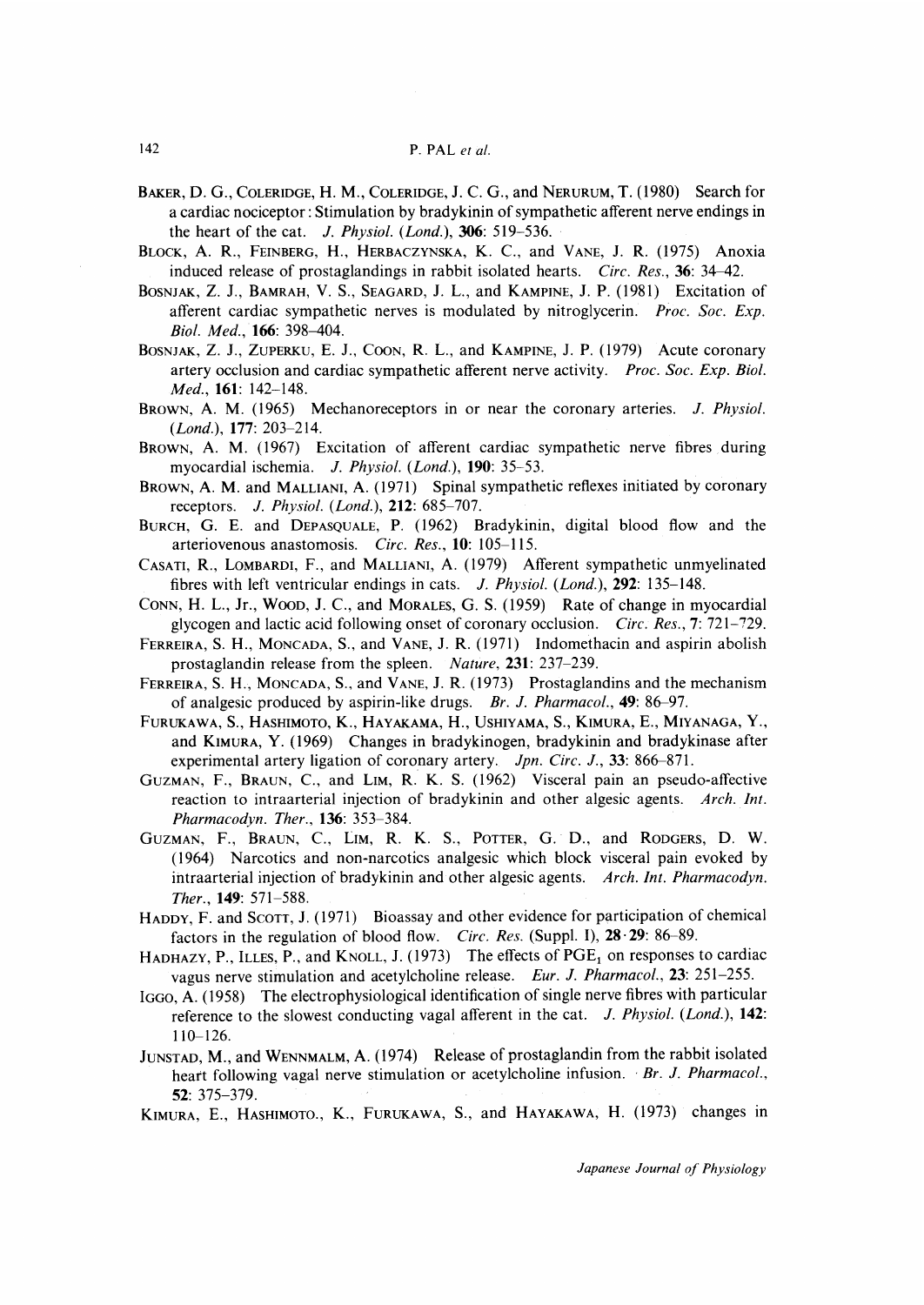bradykinin level in coronary sinus blood after the experimental occlusion of a coronary artery. Am. Heart. J., 85: 635-647.

- KOLEY, B. N., PAL, P., BHATTACHARYA, S., and KOLEY, J. (1979) Cardiac afferent in the thoracic sympathetic rami of the monkey. IRCS Med. Sci., 7: 224.
- KOLEY, B. N., PAL, P., BHATTACHARYA, S., SENGUPTA, J., and KOLEY, J. (1980) Coronary afferents in the thoracic sympathetic rami of the cat, IRCS Med. Sci., 8: 323-324.
- KOLEY, B. N., PAL. P., and KoLEY, J. (1985) Cardiac ischemia and pain: Role of sympathetic afferents. In: Current Trends in Pain Research and Therapy. Basic Mechanism and Clinical Applications, Vol. I, pp. 85-93.
- KOLEY, B. N., SINHA, S., and KoLEY, J. (1987) Myocardial ischemia and pain: Role of calcium channel blocker. Indian J. Physiol. Pharmacol. (Suppl. 1), 31: 13.
- KoLEY, B. N., SINHA, S., and KoLEY, J. (1988) Cardiac nociceptor and pain: Role of calcium channel blocker. Indian J. Physiol. Allied Sci., 42: 14-20.
- LINDGREN, I. and OLIVECRONA, H. (1947) Surgical treatment of angina pectoris. J. Neurosurg., 4: 19-39.
- LOMBARDI, F., BELLA, P. D., CASATI, R., and MALLIANI, A. (1981) Effects of intracoronary administration of bradykinin on the impulses activity of afferent sympathetic un myelinated fibres with left ventricular endings in the cat. Circ. Res., 48: 69–75.
- MALLIANI, A., RECORDATI, G., and SCHWARTZ, P. J. (1973) Nervous activity of afferent cardiac sympathetic fibres with atrial and ventricular endings. J. Physiol (Lond.), 229: 457-469.
- MALLIANI, A., SCHWARTZ, P. J., and ZANCHETTI, A. (1969) A sympathetic reflex elicited by experimental coronary occlusion. Am. J. Physiol., 217: 703-709.
- NISHI, K., SAKANASHI, M., and TAKENAKA, F. (1977) Activation of afferent cardiac sympathetic nerve fibres of the cat by pain-producting substances and by noxious heat. Pflügers Arch., 372: 53-61.
- OPIE, L. H., OWEN, P., THOMAS, M., and SANSON, R. (1973) Coronary sinus lactate measurements in assessment of myocardial ischemia. Am. J. Cardiol., 32: 295–305.
- SCOTT, J. B., RUBIO, M., RADWSKI, D., and HADDY, F. J. (1970) Role of osmolarity,  $K^+$ ,  $H^+$ , Mg<sup>++</sup> and O<sub>2</sub> in local blood flow regulation. Am. J. Physiol., 218: 338–345.
- SLEIGHT, P. and WIDDICOMBE, J. G. (1965) Action potentials in fibres from receptors in the epicardium and mycardium of the dog's left ventricle. J. Physiol. (Lond.),  $181: 235-$ 258.
- SMITH, J. B. and WILLIS, A. L. (1971) Aspirin selectively inhibits prostaglandin production in human platelets. Nature, 231: 235-237.
- STASZEWSKA-BARCZAK, J., FERREIRA, S. H., and VANE, J. R. (1976) An excitatory noclcep tive cardiac reflex elicited by bradykinin and potentiated by prostaglandin and myocardial ischemia. Cardiovasc. Res., 10: 314-327.
- SUTTON, D. C. and LUETH, H. C. (1930) Experimental production of pain and excitation of the heart and great vessels. Arch. Int. Med., 45: 827-867.
- UCHIDA, Y. (1975) Afferent aortic nerve fibres with their pathways in cardiac sympathetic nerves. Am. J. Physiol., 228: 990-995.
- UCHIDA, Y., KAMISAKA, K., MURAO, S., and VEDA, H. (1974) Mechanosensitivity of afferent cardiac sympathetic nerve fibres. Am. J. Physiol., 226: 1088-1093.
- UCHIDA, Y., KAMISAKA, K., and VEDA, H. (1971) Experimental studies on anginal pain: MODE of excitation of afferent cardiac sympathetic nerve fibres. *Jpn. Circ. J.*, 35: 147-161.
- UCHIDA, Y. and MURAO, S. (1974a) Potassium induced excitation of afferent cardiac